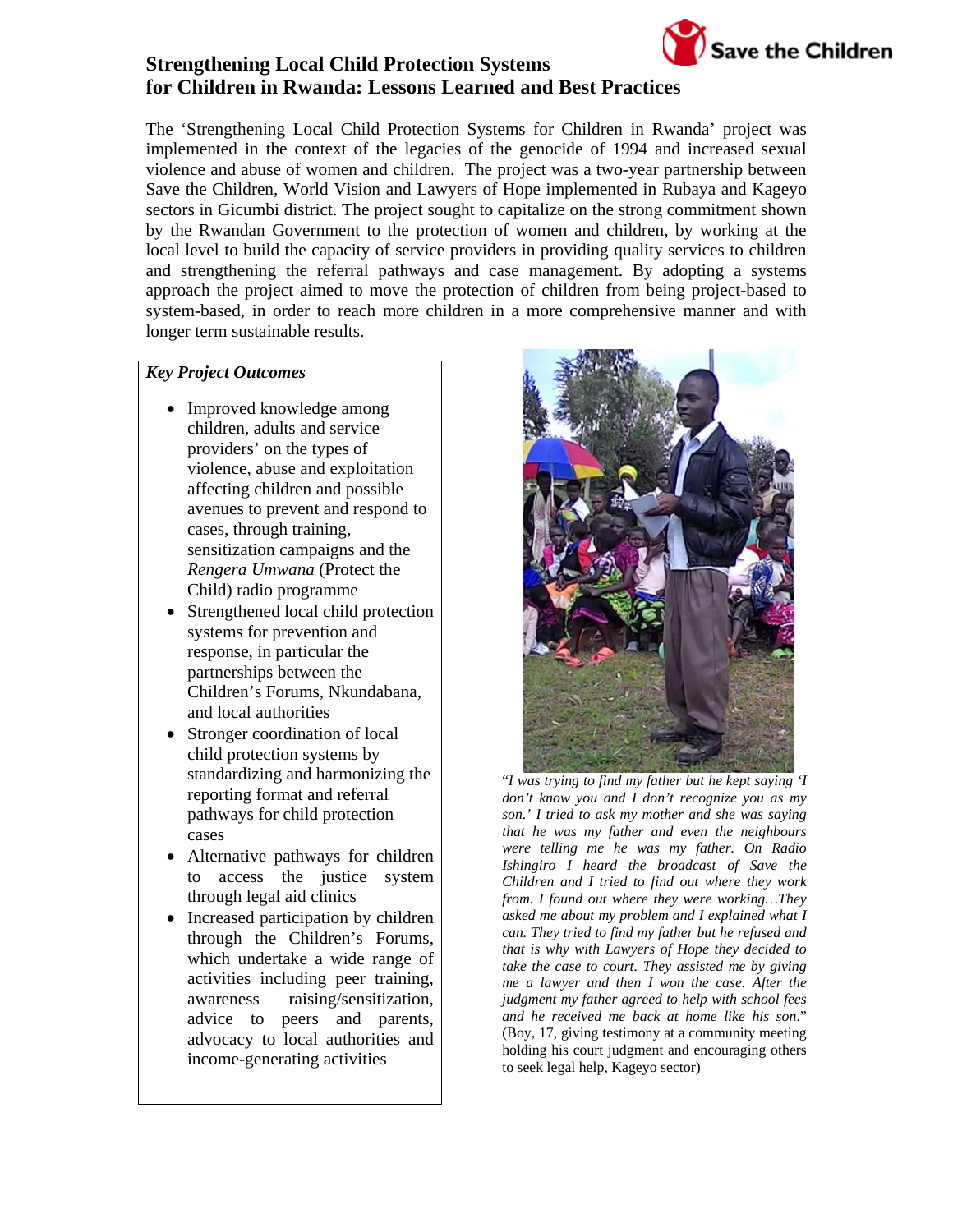

#### **Lessons Learned**

Throughout the project a number of lessons learnt and best practices were identified which can inform the future directions of this project, as well as being a useful resource for other organizations working on strengthening child protection systems:

- the importance of being able to communicate in a simple and concrete way the value brought by adopting a systems approach to tackling the multiple risks and providing protection for all children
- standardizing and harmonizing reporting formats and referral pathways for child protection cases increases coordination between the different government administrative levels, service providers and other stakeholders. The district Vice-Mayor in charge of Social Affairs now receives a monthly summary of child protection monitoring reports from sector authorities.
- enabling children to access the formal child protection system requires childfriendly practices and alternative entry points, such as the legal aid clinics
- community-based Child Protection Networks (CPNs), bringing together Children's Forums, community volunteers (Nkundabana) and local authorities are an effective way of reaching large numbers of children, in the absence of a formal system
- children's participation is central to child protection but to be effective requires training, resources and collaboration with supportive adults.

An additional set of lessons learnt relate to the implementation of the project by the partnership. Recommendations include the strengthening of internal documentation, a budget review after the first year of the project and considering re-balancing the number of activities undertaken between

'quantity' and 'quality', namely the provision of more in-depth support.

#### **Best Practices**

Best practices emerging from this project include: the model of local legal aid clinics and the birth registration campaign; the multi-pronged approach to tackling violence, abuse and exploitation of children (such as strengthening informal structures, building the capacity of local authorities, using a variety of mediums for raising awareness, involving service providers in developing child-friendly practices and facilitating access to social protection and poverty reduction programmes); putting children and families at the centre of child protection to work with forces for social change; and the model of the Children's Forums supported by the Nkundabana community volunteers.

### *Best Practice: Legal Aid Clinics*

The legal aid clinics brought together different expertise (the legal skills of Lawyers of Hope and the psychosocial skills of Save the Children) to provide holistic support to children. Lawyers of Hope went to all cells, in both sectors to conduct needs assessments. Further legal aid clinics were held where lawyers went with Nkundabana to each cell, accompanied by the Executive Secretary of the cell. The lawyers provided legal advice and where the child needed representation they drafted a legal submission. The project's Legal Officer provided follow-up on all the cases. A total of 167 cases have been resolved in the clinics. In addition, 558 children are being registered following the campaign on birth registration (where the fine for late registration was waived and legal assistance provided in cases of disputed paternity). This is a good example of partnership between the local authorities, the communitybased Child Protection Networks and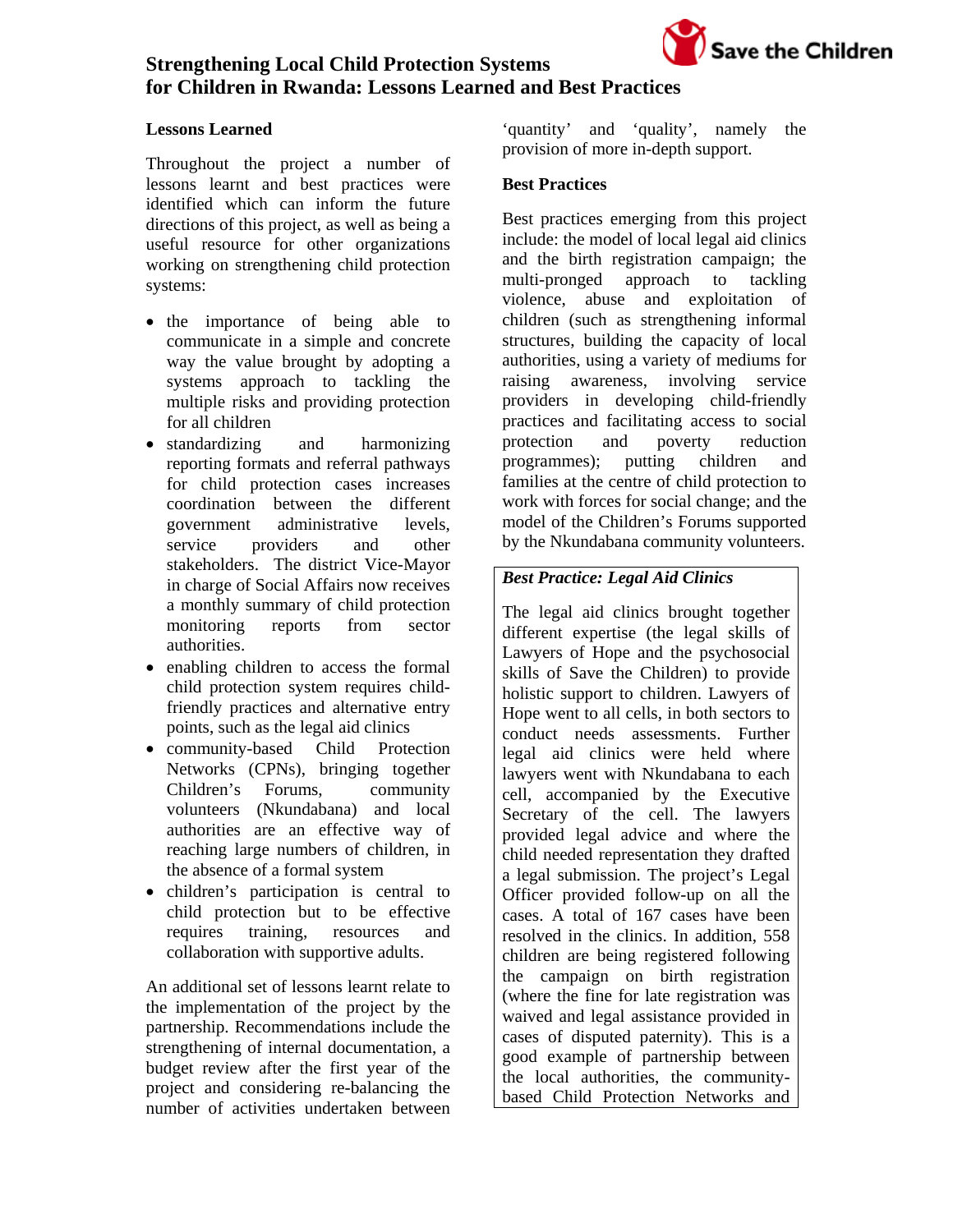

project staff and the bringing together of legal and psychosocial support.

#### **Challenges**

The project has made substantial progress in strengthening local systems for child protection. However, further efforts are required to ensure sustainability:

- the Nkundabana and Children's Forums are committed to their work, yet their effectiveness may be undermined if there are not resources to support their work (e.g. transport fees and airtime)
- the CPNs need to continue to be coordinated after the project's completion, once the sector-level Project Management Committees cease functioning
- child protection concerns (reporting and referring cases of violence against children or providing support and follow-up in cases of neglect) are not fully embedded in local authorities' performance contracts.

#### **Best Practice: Children's Forums**

Children's Forums meet regularly and undertake a wide range of activities including peer training, awareness raising, advice to peers and parents, advocacy to local authorities and income-generating. The Children's Forums also work well in partnership with the Nkundabana and local authorities to promote children's rights, identify child protection cases and implement awareness raising activities such as the Day of the African Child. With the income-generating activities, the Children's Forums are helping peers by providing school materials and uniforms.

"*Talking to children is what we did… and we reported cases that we couldn't handle to our superiors. When I think about the total number of children who suffered violence before Save the* 

| Children got here at Rubaya and   |  |  |  |  |  |
|-----------------------------------|--|--|--|--|--|
| todaythe number reduced."         |  |  |  |  |  |
| (Children's Forum member, Rubaya) |  |  |  |  |  |

#### **Recommendations**

This project was designed as a pilot to be implemented in two sectors of Gicumbi. During the evaluation there were calls from the CPNs, local authorities and service providers to scale up this project to other sectors in the district. It is recommended that this project be expanded to other sectors, but be adapted to take account of the lessons learnt and best practices developed during the pilot. In addition, it is suggested that some ongoing support is provided to Kageyo and Rubaya to address the sustainability concerns, as well as advocacy at national level to disseminate the lessons learnt to inform national child protection policies and action plans.

#### *Modifications to pilot model*

- *Simplification of CPNs***:** There is a danger that too many different structures and clubs are created by different actors working with children which may not only overstretch financial and human resources but also lead to fatigue, and confusion. It would be more efficient to focus on strengthening existing structures rather than duplication.
- *Simplification of training model***:**  While the initial trainings and refresher trainings worked well, it is not clear the value-added by the cascade trainings for the CPNs. Also the amount of trainings contained within the project meant there was less time for follow-up activities with the CPNs to assess impact and consolidating the gains made. It is suggested instead that more time is spent by project staff in mentoring the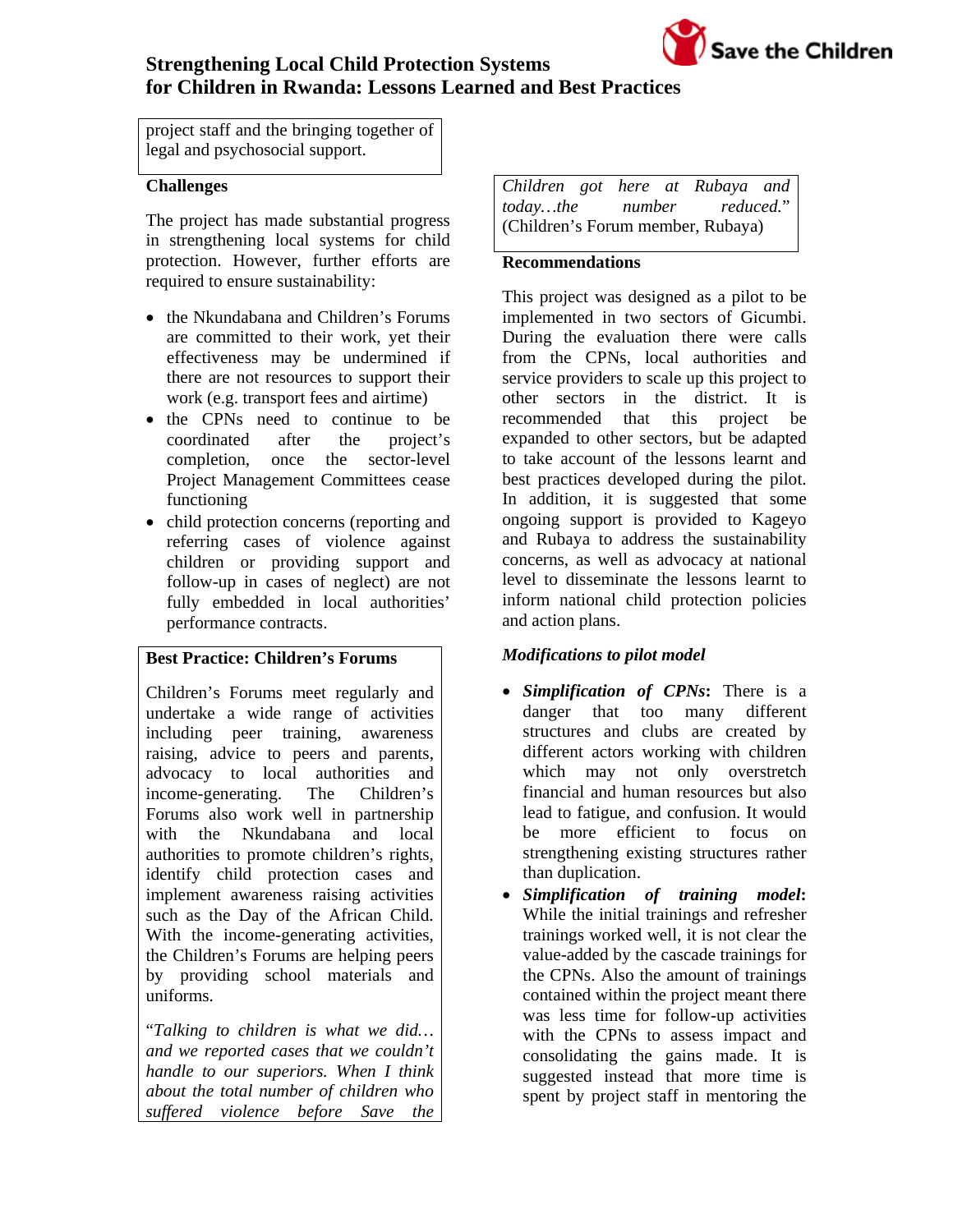

CPNs and working alongside local authorities.

- *Review of training materials* to cover wider forms of violence and abuse against children (in particular other forms of sexual abuse and indecent assault, in addition to rape).
- *Tackling corporal punishment and promoting positive discipline***:** Teachers were very open about continuing to use corporal punishment in Rubaya sector and children highlighted this as major problem. Further training is needed on the damaging effects of corporal punishment and more support provided to teachers to use positive discipline.
- **Facilitate the participation of marginalised children:** While Children's Forum members are reaching out to marginalised children and attempting to resolve their problems, it is important that these children also have the opportunity to participate in the Forums. This means not only targeting children in school to participate but also by ensuring children not in school or with special needs are given extra support from the CPNs to participate.
- **Establish social funds earlier:**  Leaving the establishment of the social fund until nearly the end of the project has meant that there was not enough time for it to be fully functioning (or functioning at all in Rubaya) and be able to continue to support the work of the Nkundabana after the project closure. It is suggested that this aspect of the project is introduced much earlier along with planning for the project handover to the local authorities and communities, to iron out any problems and to strengthen the sustainability of the CPNs.

A follow-on phase would enable Save the Children to build on the partnership with district authorities to develop further a systems approach and mainstream child

protection concerns in other sectors (such as education, health etc.).



*Dissemination of lessons learnt and advocacy at national level* 

The Government of Rwanda is building a national child protection system through the work of the National Commission for Children (NCC) to implement the Integrated Child Rights Plan (ICRP) and the Revised Family Policy. There are a number of key areas in which Save the Children can contribute to the development of a strong national system:

- Disseminate the lessons learnt, best practices and training materials from this project to key government ministries, institutions and other organizations working in child protection.
- Advocate to government and nongovernmental partners for the strengthening of CPNs (as set out in the ICRP) and to retain the strength of a systems approach which addresses multiple risks faced by children (rather than a single-issue approach).
- Inform the NCC proposed birth registration campaign by sharing the model developed with Lawyers of Hope.
- Advocate for the collection of data on children experiencing violence, abuse and exploitation as part of local authorities' needs assessments of vulnerable children.